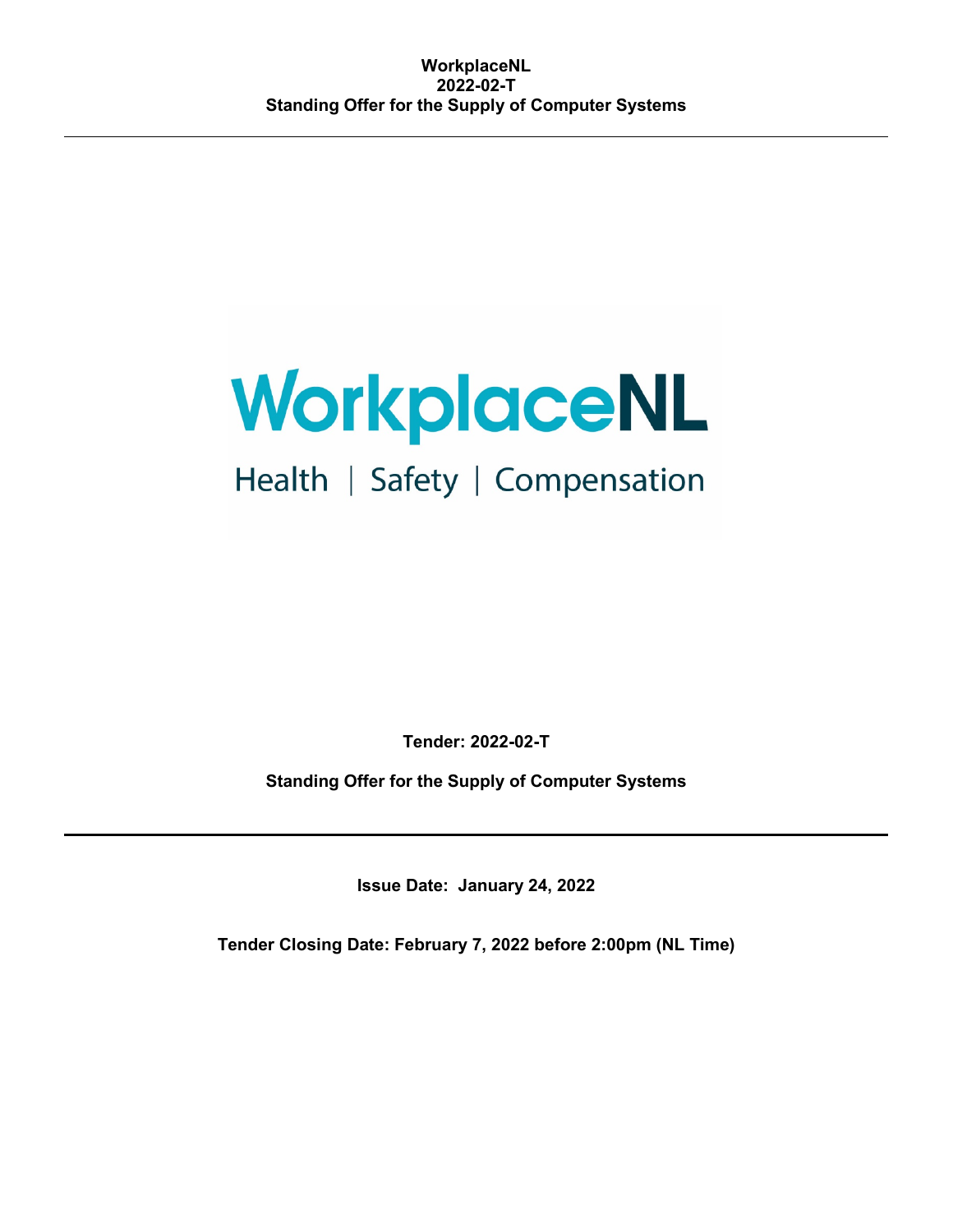#### **SECTION 1 – SCOPE OF WORK AND SPECIFICATIONS**

#### **1.1 INTENT**

The Workplace Health, Safety and Compensation Commission (WorkplaceNL) invites submission on a Standing Offer for the Supply of OEM Computer Systems for a one (1) year term.

WorkplaceNL makes no guarantee of purchase volumes with the award of this tender. The specifications noted below outline the requirements for the systems.

WorkplaceNL reserves the right to contract with one provider of services for all regions or to contract with separate providers, as required, to provide the required regional services.

#### **1.2 OVERVIEW**

WorkplaceNL provides services to employers, injured workers and their dependents, and the public through the administration of the **Workplace Health, Safety and Compensation Act** (the **Act**). These services include promoting workplace health and safety in order to prevent and reduce workplace injuries and occupational disease. WorkplaceNL also works to ensure injured workers receive the best care possible and the benefits to which they are entitled; and facilitates recovery and return-to-work in an early and safe manner. In addition, WorkplaceNL administers an employer classification and assessment system, and must ensure adequate funding for services through sound financial management.

WorkplaceNL is organized along two main functional areas: 1) prevention and workplace services; and 2) corporate and financial services. These functional areas support the organization's three main lines of business:

- 1. Education on the prevention of workplace injuries, illnesses, and occupational disease;
- 2. Claims management for injured workers; and
- 3. Employer assessments (insurance coverage).

#### **1.3 SPECIFICATIONS**

| <b>OEM Part Number</b> | <b>Description</b>                    | <b>Estimated Annual Quantity</b> |  |
|------------------------|---------------------------------------|----------------------------------|--|
| 40AJ0135US             | Lenovo ThinkPad Ultra Docking Station | 60                               |  |
| 20S60029US             | Lenovo ThinkPad T15 Gen 1             | 60                               |  |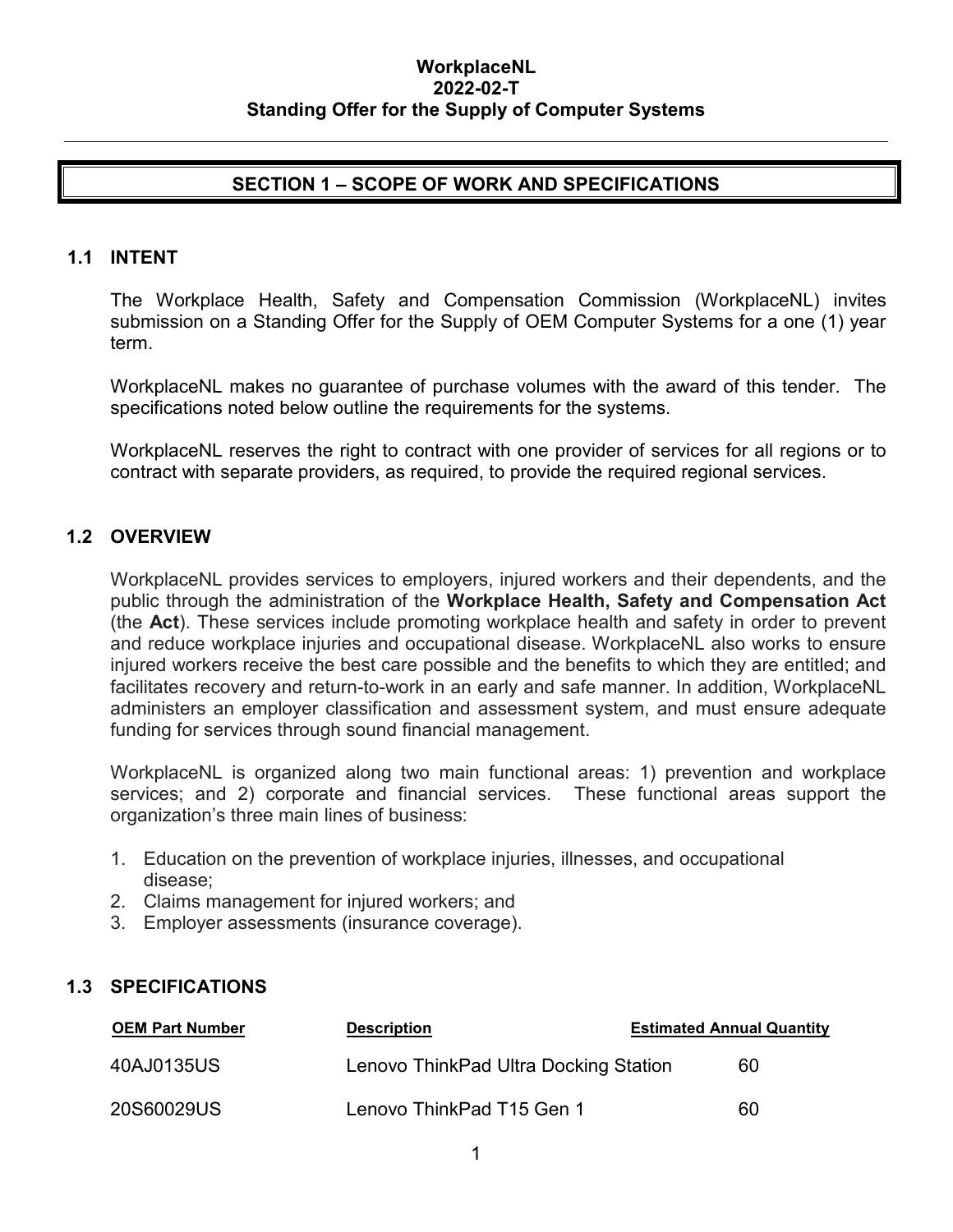#### **1.4 QUALITY OF GOODS**

- **1.4.1** Unless otherwise stated in the Tender, all material included in the Bid must be new, first quality goods. Used, refurbished, second, obsolete, discontinued or demonstrator items must only be proposed if the Tender specifically request or otherwise states that such goods will be allowed.
- **1.4.2** Where applicable, the end user must be provided with complete operation manuals, warranty registration forms, user licenses/authentications and/or other associated documentation normally provided by the manufacturer, reseller, installer and/or consultants.

#### **SECTION 2 – INSTRUCTIONS TO BIDDERS**

#### **2.1 QUALIFICATIONS AND EXPERIENCE**

- **2.1.1** The successful Bidder **must** possess the necessary knowledge, skill and experience to supply the computer systems and must have a proven record of providing the services tendered with a minimum of five (5) years' experience.
- **2.1.2** The successful Bidder must be an authorized Lenovo business partner. Bidders who are not resellers for Lenovo will not be considered for the evaluation.

#### **2.2 ELECTRONIC COPY OF DOCUMENT**

- **2.2.1** WorkplaceNL reserves the right to modify the terms of the Tender by issuance of addenda at any time prior to the Tender Closing Date. It is the responsibility of the Bidder to monitor WorkplaceNL's website [\(http://www.workplacenl.ca\)](http://www.workplacenl.ca/) or the Tender posting at [www.merx.com](http://www.merx.com/) for any addendum to the Tender issued up to and including the Tender Closing Date.
- **2.2.2** It is the Bidder's responsibility to ensure that they have received a complete set of documents. By submitting a Bid, the Bidder verifies that they have received a complete set of Tender documents including any and all addenda. All terms, conditions, and/or specifications stated or referenced in the Tender are assumed to be accepted by the Bidder and incorporated in the Bid.
- **2.2.3** Bidders who have obtained the Tender electronically must not alter any portion of the document, with the exception of applying any addendum issued by WorkplaceNL.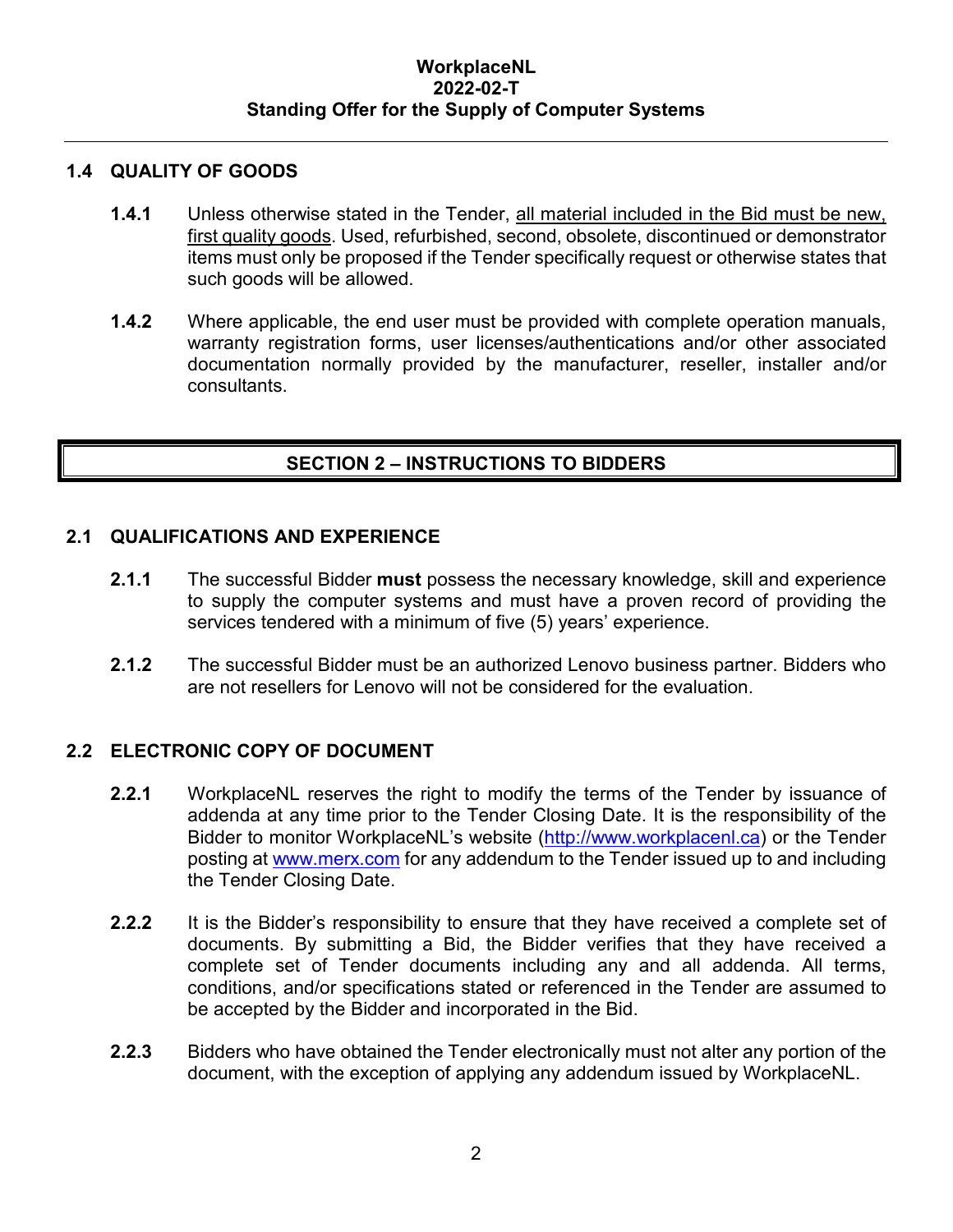#### **2.3 QUESTIONS AND CLARIFICATION**

- **2.3.1** All questions related to this Tender must be directed in writing by email to [purchasing@workplacenl.ca](mailto:purchasing@workplacenl.ca) or through the Tender posting on [www.merx.com](http://www.merx.com/) and received by WorkplaceNL before 4:00 PM Newfoundland Time on February 2, 2022.
- **2.3.2** All questions should include the Bidder's name and address, contact person's name, telephone number, and email address, and the reference to the specific section and page number of the Tender in question. All email questions must include the Tender number and title in the email subject line.
- **2.3.3** To the extent that WorkplaceNL considers that the answer to the question may assist in the preparation of a Bid, WorkplaceNL will post an addendum on its website and through the Tender posting on [www.merx.com](http://www.merx.com/) which will be part of the Tender. WorkplaceNL may not answer a question where WorkplaceNL considers the information requested is not required to prepare a Bid, or where the answer to the question posed may be found in the Tender. No responses shall be binding upon WorkplaceNL unless made in writing. Information obtained from any other source is not official and may be inaccurate and it is not binding.

#### **2.4 CONFIDENTIALITY AND OWNERSHIP OF INFORMATION**

- **2.4.1** Information pertaining to WorkplaceNL obtained by the Bidder as a result of participation in this Tender and/or negotiations with WorkplaceNL, if any, is confidential and shall not be disclosed without prior written authorization from WorkplaceNL.
- **2.4.2** The Tender and any supplementary document or portion thereof is proprietary information, and must not be used by the Bidder without the permission of WorkplaceNL, other than for the submission of Bids.
- **2.4.3** All Bids submitted become the property of WorkplaceNL. By submitting a Bid, the Bidder hereby grants WorkplaceNL a license to distribute, copy, print, or translate the Bid for the purposes of the Tender. Any attempt to limit WorkplaceNL's right in this area may result in rejection of the Bid.
- **2.4.4** The procurement process is subject to the **Access to Information and Protection of Privacy Act, 2015**, SNL 2015 c. A-1.2, as amended (**ATIPPA**). The Bidder's Bid package may be subject to disclosure under the **ATIPPA**. By submitting a Bid, the Bidder agrees to the appropriate disclosure of the information supplied, subject to the provisions of the governing law. WorkplaceNL cannot guarantee the confidentiality of the content of any Bid after the Tender Closing Date. WorkplaceNL shall not be liable to any Bidder for any claim, direct or indirect, whether for costs, expenses, losses or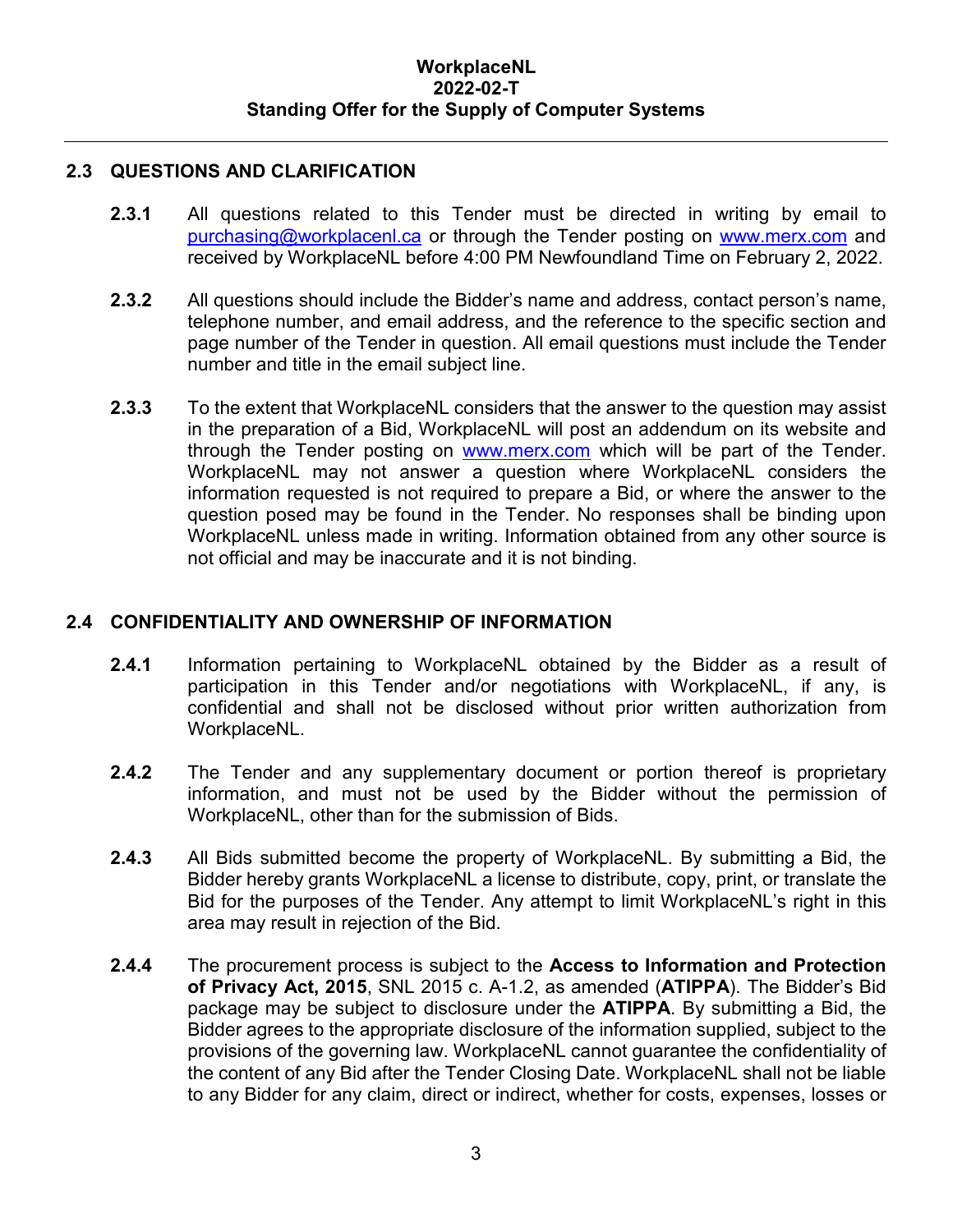damages, or loss of anticipated profits, or for any other matter whatsoever incurred by the Bidder as a result of disclosure pursuant to the **ATIPPA**.

- **2.4.5** By submitting a bid, the Bidder agrees that it has identified any specific information in its bid that may qualify for an exemption from disclosure under subsection 39(1) of the **ATIPPA**. If no specific information has been identified it is assumed that, in the opinion of the Bidder, there is no specific information that qualifies for an exemption under subsection 39(1) of the **ATIPPA** and information may be released without further notice.
- **2.4.6** The financial value of a contract resulting from this procurement process will be publically released as part of the award notification process.

#### **2.5 NO CLAIMS BY BIDDER**

- **2.5.1** By participating in the process outlined in this Tender document, the Bidder consents to the procedures as described in this Tender.
- **2.5.2** By submitting a bid, each Bidder irrevocably waives any claim, action or proceeding against WorkplaceNL, including without limitation any judicial review or injunction application, or against any of WorkplaceNL's employees, advisors or representatives for damages, expenses or costs including costs of bid preparation, loss of profits, loss of opportunity or any consequential loss for any reason including: any actual or alleged unfairness on the part of WorkplaceNL at any stage of the procurement process; if WorkplaceNL does not award or execute a contract; or if WorkplaceNL is subsequently determined to have accepted a noncompliant bid or otherwise breached or fundamentally breached the terms of this procurement.

#### **2.6 CONFLICT OF INTEREST**

- **2.6.1** For the purposes of this Tender, the term "conflict of interest" includes, but is not limited to, any situation or circumstance where:
	- in relation to the Tender process, the Bidder has an unfair advantage or engages in conduct, directly or indirectly, that may give it an unfair advantage, including but not limited to:
		- (i) having or having access to confidential information of WorkplaceNL in the preparation of its response that is not available to other Bidders;
		- (ii) having been involved in the development of the Tender, including having provided advice or assistance in the development of the Tender;
		- (iii) receiving advice or assistance in the preparation of its response from any individual or entity that was involved in the development of the Tender;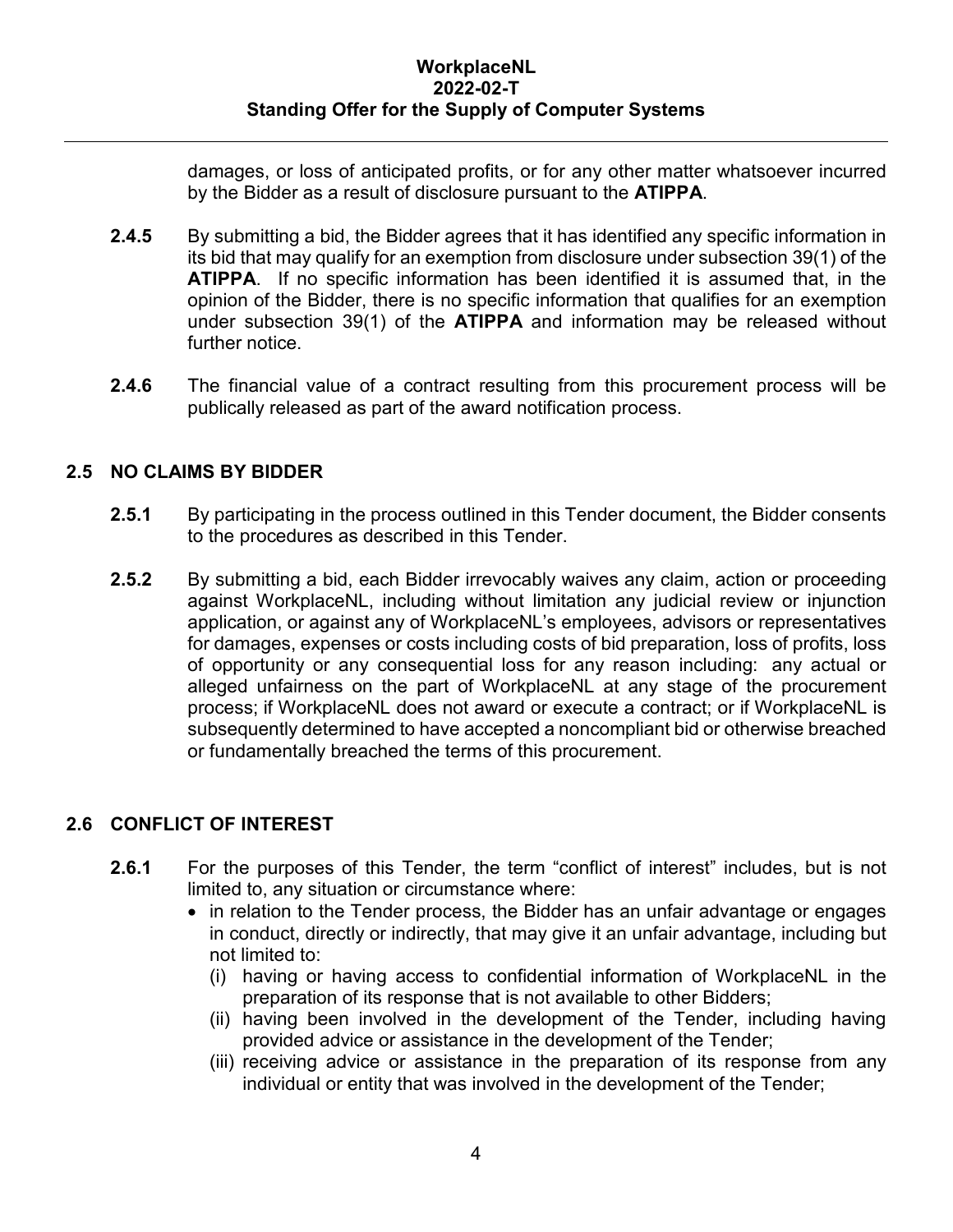- (iv) communicating with any person with a view to influencing preferred treatment in the Tender process (including but not limited to the lobbying of decision makers involved in the Tender process); or
- (v) engaging in conduct that compromises, or could be seen to compromise, the integrity of the open and competitive Tender process or render that process non-competitive or unfair;
- in relation to the performance of its contractual obligations under an agreement for services, the Bidder's other commitments, relationships, or financial interests:
	- (i) could, or could be seen to, exercise an improper influence over the objective, unbiased, and impartial exercise of its independent judgement; or
	- (ii) could, or could be seen to, compromise, impair, or be incompatible with the effective performance of its contractual obligations.
- **2.6.2** The Bidder, its employees, officers, associates and/or approved sub-contractors shall not and will not have any conflict of interest (actual or potential) in submitting its Bid or, if selected, in providing services under the agreement. Where applicable, the Bidder must declare in its Bid any situation that may be a conflict of interest in submitting its Bid or, if selected, with the contractual obligations under the agreement.
- **2.6.3** If, at the sole and absolute discretion of WorkplaceNL, the Bidder, its employees, officers, associates and/or approved sub-contractors is found by WorkplaceNL to be in an actual or perceived conflict of interest either during the Tender or after award of the contract, WorkplaceNL may, in addition to any other remedies available at law or in equity, disqualify the Bid submitted by the Bidder or terminate the agreement.
- **2.6.4** Sub-contracting to any firm or individual whose current or past corporate or other interests may, in WorkplaceNL's opinion, give rise to an actual or perceived conflict of interest in connection with this Tender will not be permitted. This includes, but is not limited to, any firm or individual involved in the preparation of the Tender.

#### **2.7 AGREEMENT**

- **2.7.1** The successful Bidder shall comply with the WorkplaceNL Standard Terms and Conditions attached hereto. To be eligible to provide services to WorkplaceNL, the successful Bidder shall initial all 5 pages of the WorkplaceNL Standard Terms and Conditions within the time frame established by WorkplaceNL.
- **2.7.2** Any awards made pursuant to this Tender process are subject to receipt by WorkplaceNL of the initialed WorkplaceNL Standard Terms and Conditions.
- **2.7.3** Claims made by the Bidder in the Bid will constitute Contractual warranties.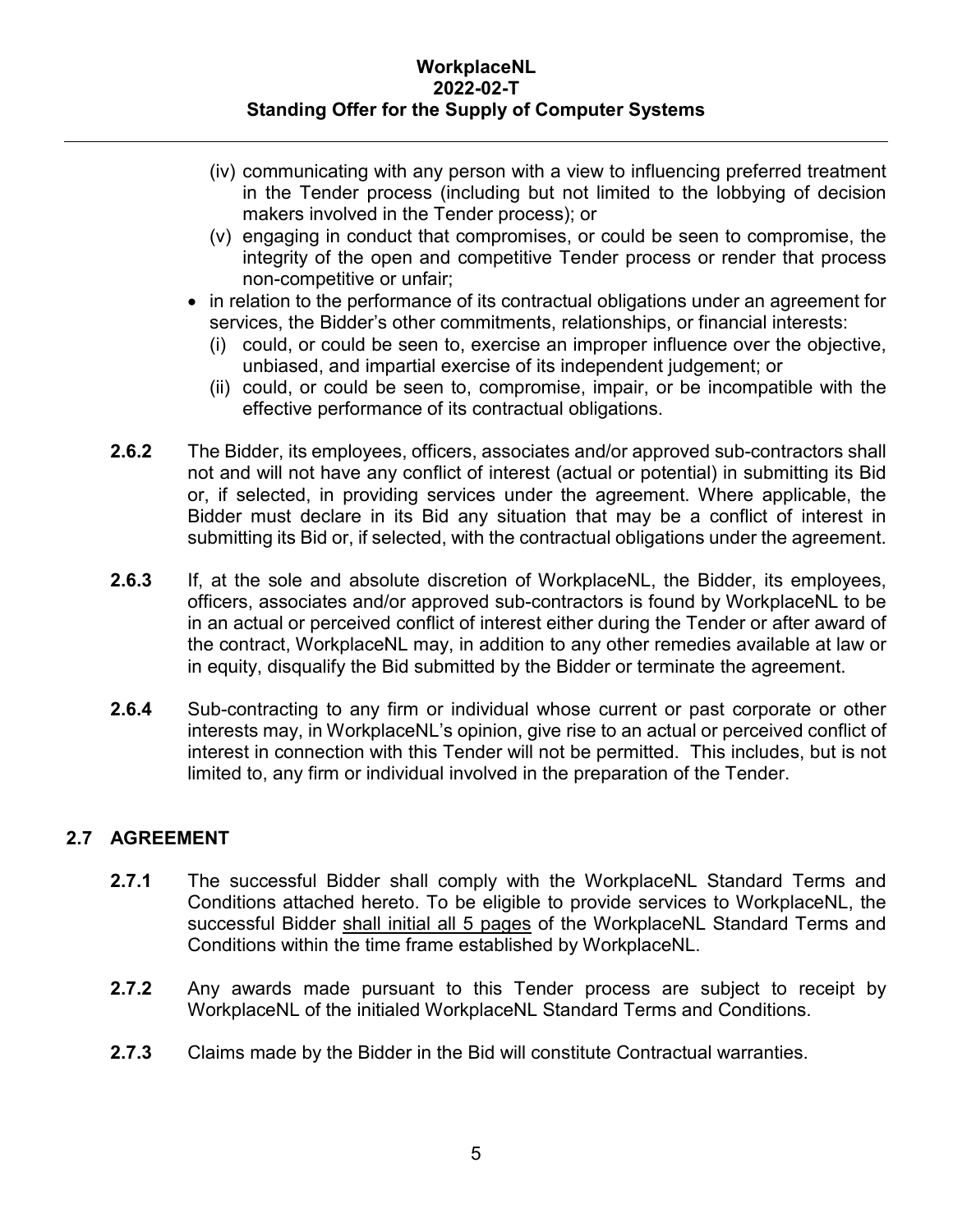#### **2.8 TENDER CLOSING**

- **2.8.1** Bids must be received in their entirety before 2:00 p.m. Newfoundland Time on Monday, February 7, 2022 ("Tender Closing Date"). Bids, or any portion thereof, received after the Tender Closing Date will not be accepted.
- **2.8.2** Bidders are solely responsible to ensure receipt of their Bid by WorkplaceNL in its entirety, in the manner and time prescribed. Bidders must submit their Bid via [www.merx.com](http://www.merx.com/) (see Appendix "C" - Electronic Bid Submission Instructions). Hard copy paper bids or bids submitted by facsimile or email will not be accepted.

#### **2.9 BID INSTRUCTIONS**

- **2.9.1** The Bidder must submit the Bid and related documentation, including Appendix "A", Check List.
- **2.9.2** The Bidder must submit the attached Appendix "B", Bid Form, which must be signed by the Bidder or an authorized representative of the Bidder. If the Bidder is a corporation, the Bid must be signed by the authorized signing officer of the corporation.
- **2.9.3** It is essential that the Bid is complete and thoroughly addresses each requirement identified in the Tender, as incomplete Bids may be declared "non-responsive". Bids that are improperly signed, conditional, illegible, obscure, or contain arithmetical errors, erasures, alterations, or irregularities of any kind may be considered invalid.
- **2.9.4** The Bidder must describe the duration, type (e.g. on site, depot, ship-in or carry-in) and terms of the manufacturer's warranty on all goods. If the Bidder provides any additional/supplementary warranty coverage, the Bidder must describe this as well.
- **2.9.5** If warranties can be upgraded or extended, the Bidder must identify the upgrade costs separately. Do not include warranty upgrade or extension costs in the Bid price unless the Tender specifically states that the upgrade is a mandatory requirement.
- **2.9.6** The Bidder must acknowledge that they have read and understood any and all addenda in both the Appendix "A", Check List and the Appendix "B", Bid Form.
- **2.9.7** Shipping, cartage, lading, insurance and handling charges must be included in the total price. If these charges have not been stated specifically, it will be assumed that they have been included in the Bid price.
- **2.9.8** By submitting a Bid, the Bidder guarantees that, unless the Tender specifies otherwise, all components required to make the required equipment or system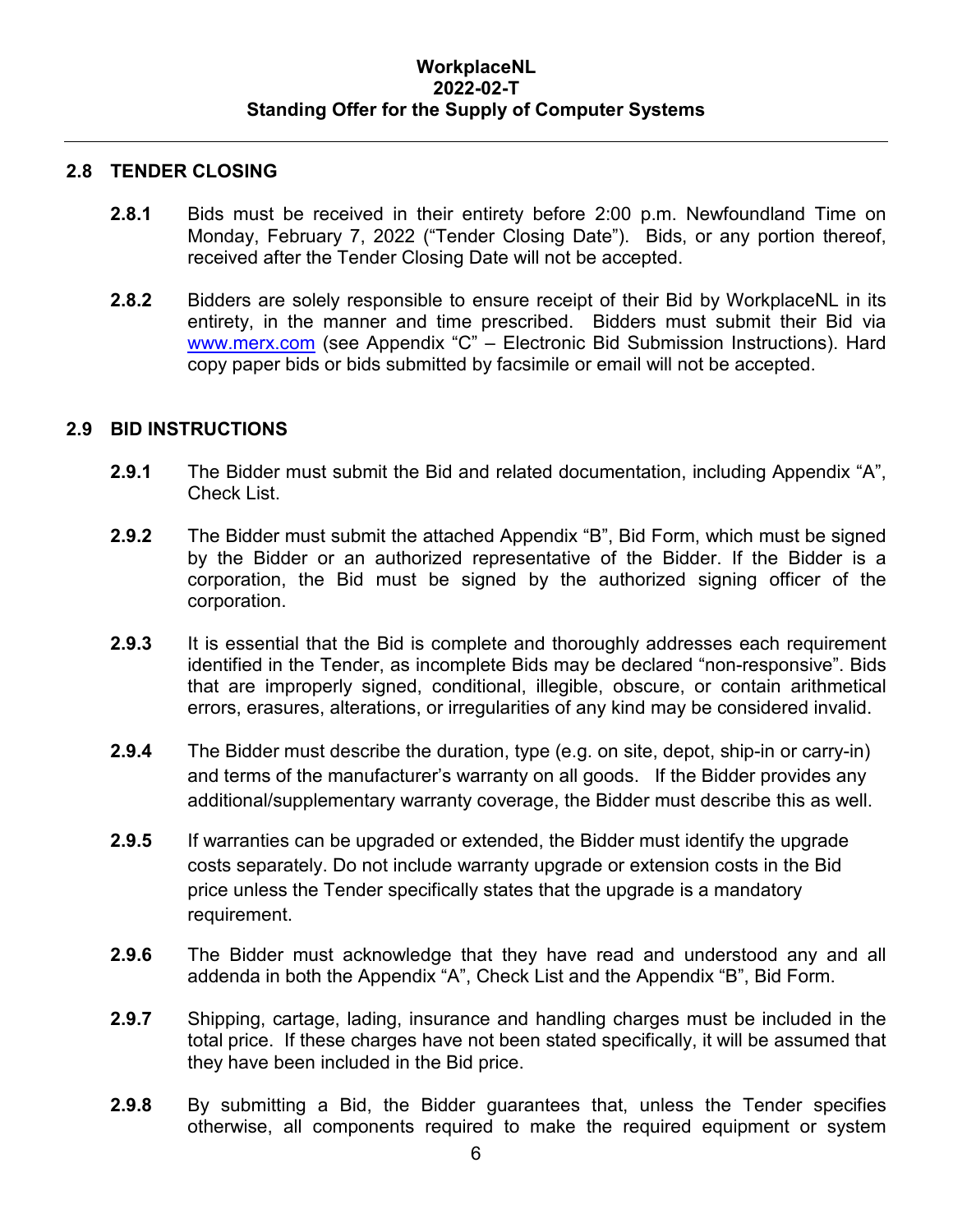operable or to deliver the required services have been included in the Bid, or will be provided at no additional charge to WorkplaceNL.

- **2.9.9** While WorkplaceNL has tried to ensure the accuracy of the Tender, it is not guaranteed or warranted by WorkplaceNL to be accurate, nor is it necessarily comprehensive or exhaustive. WorkplaceNL will assume that all Bidders have resolved any questions they might have about the Tender and have informed themselves as to the existing conditions and limitations, site restrictions, etc. before submitting their Bids. Nothing in the invitation is intended to relieve Bidders from forming their own opinions and conclusions with respect to the matters addressed in the Tender.
- **2.9.10** Any error in the Bid is the responsibility of the Bidder. Submitted Bids may be amended prior to the Tender Closing Date by submitting a complete new Bid clearly indicating it replaces the previously submitted Bid. Any such new Bid is subject to the requirements as outlined herein. The said new Bid replaces any other Bids previously submitted by the Bidder, and only the last of any new Bids received will be accepted.
- **2.9.11** Any Bid received in response to a Tender may be withdrawn by written request to Manager of Purchasing at [purchasing@workplacenl.ca,](mailto:purchasing@workplacenl.ca) but cannot be withdrawn, altered or changed in any way after the Tender Closing Date. All requests for withdrawal, amendment or submission of a replacement Bid must be submitted in writing on company letterhead or equivalent, and be signed by the Bidder, an authorized representative of the Bidder or, if a corporation, an authorized signing officer of the corporation.

#### **2.10 BID EVALUATION**

- **2.10.1** Tender evaluation and award of contract will be done in accordance with the **Public Procurement Act**, SNL 2016, c. P-41.001, as amended, and WorkplaceNL's procedures.
- **2.10.2** Tenders will be opened publicly immediately following the Tender closing in accordance with the Public Procurement Regulations, as amended. The names of all Bidders will be provided at public opening. Bidders may email [purchasing@workplacenl.ca](mailto:purchasing@workplacenl.ca) to request a Webex meeting invite to attend the public opening. Bidders must include their name, email address, and tender number in the request. Meeting requests must be received by WorkplaceNL before 4:00 p.m. Newfoundland Time on February 3, 2022.
- **2.10.3** WorkplaceNL reserves the right to non-disclosure of pricing submitted by Bidders during the public opening. All Bidders will be notified electronically of the Bidder names and Bid prices within two (2) business days of the public opening. This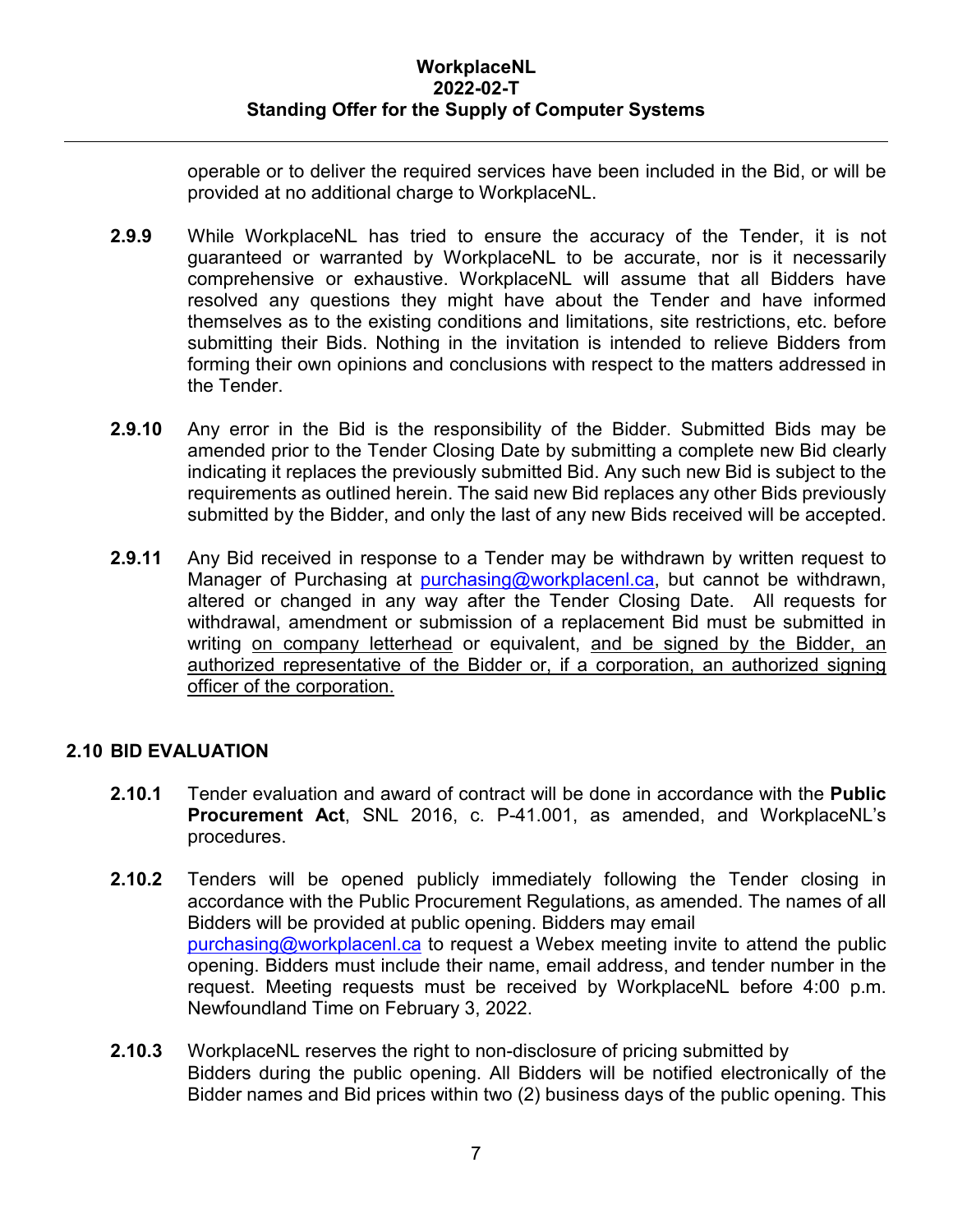information is for reference purposes only, and a full Bid evaluation will be conducted to determine the preferred supplier.

- **2.10.4** The Bid shall remain open for acceptance and is irrevocable for a period of ninety (90) days after the Tender closing date.
- **2.10.5** WorkplaceNL reserves the right to waive any minor irregularity or non-compliance where such irregularity or non-compliance is not of a material nature in its sole and absolute discretion. Such minor irregularity or non-compliance will be deemed substantial compliance and capable of acceptance. WorkplaceNL will be the sole judge of whether a Bid is accepted or rejected.
- **2.10.6** WorkplaceNL, in its sole discretion, reserves the right to cancel the Tender without award. WorkplaceNL reserves the right to accept or reject any or all Bids in whole or in part. WorkplaceNL is not bound to accept the lowest or any Bid.
- **2.10.7** The Bidder may be required to demonstrate financial stability, authorization to provide the good/services being acquired, and/or regulatory agency approval, licensing or registration as needed, or otherwise clarify Bidder's capability to satisfy the Tender requirements. WorkplaceNL reserves the right to reject Bids from any Bidder that it feels is incapable of providing the necessary labour, materials, equipment, financing or management resources to perform the work or supply the goods in a satisfactory and timely manner.
- **2.10.8** WorkplaceNL, in its sole discretion, may assess the Bidders' experience and/or ability to provide the goods and/or services required and described in this Tender by checking the Bidders' references. A contract will not be awarded to any Bidder whose references, in the opinion of WorkplaceNL, are found to be unsatisfactory. WorkplaceNL reserves the right to obtain references from sources other than those provided in the Bid. WorkplaceNL reserves the sole discretion to determine whether the Bidder and its professional staff have the appropriate qualifications.
- **2.10.9** WorkplaceNL reserves the right to disqualify any Bidder if the Bidder has either breached an agreement and/or failed to provide satisfactory service and/or deliveries under any prior agreement with WorkplaceNL, in the sole opinion of WorkplaceNL.
- **2.10.10** WorkplaceNL reserves the right to determine equivalency, and may require demonstrator or sample items in order to be able to evaluate the items proposed. WorkplaceNL will be the sole judge of equivalence.
- **2.10.11** Where applicable, all equipment must be certified by the appropriate regulatory agencies and/or must be approved by the appropriate Provincial agency.
- **2.10.12** Upon acceptance by WorkplaceNL, a written Bid acceptance will be forwarded to the successful Bidder.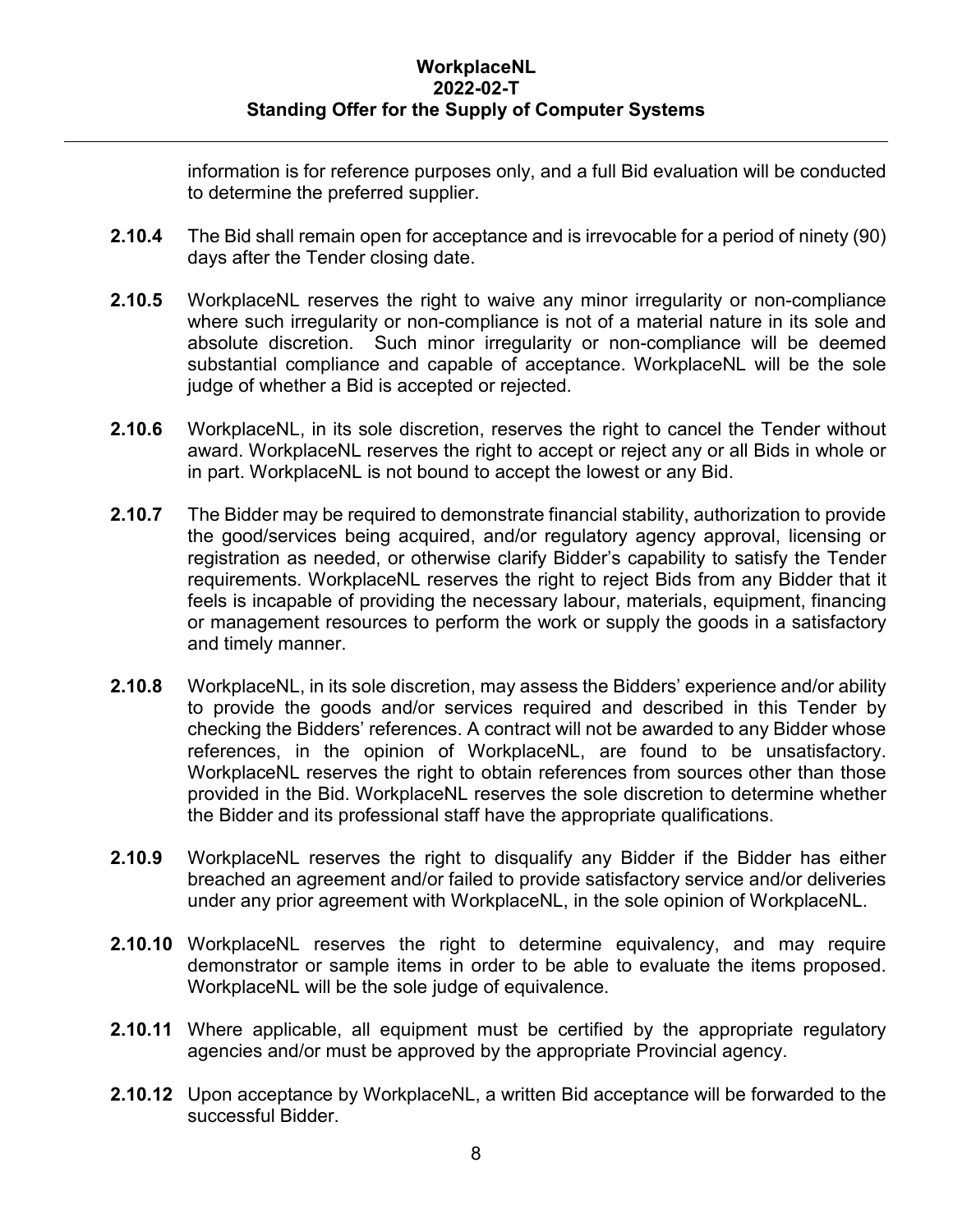- **2.10.13** In the event that the selected Bid(s) is higher than the budget approved by WorkplaceNL's Board of Directors, any awards made pursuant to this Tender process are subject to approval of the Board of Directors. In addition to any other rights of cancellation contained herein, WorkplaceNL, in its sole discretion, reserves the right to cancel this Tender without award should the Board of Directors not approve the award.
- **2.10.14** As required by the **Public Procurement Regulations**, a ten percent (10%) reduction will be applied to the pricing submitted by provincial suppliers for the purposes of evaluating pricing. A "provincial supplier" is defined in the Public Procurement Regulations as a supplier of goods, services or public works that has a place of business in the province of Newfoundland and Labrador. A "place of business" is defined in the **Public Procurement Regulations** as an establishment where a supplier regularly conducts its activities on a permanent basis. WorkplaceNL may require a Bidder to provide information and/or documentation to confirm whether it is a provincial supplier, as defined above. In the event of a tie between a provincial and non-provincial supplier, the selected Bidder shall be the provincial supplier.

#### **SECTION 3: GENERAL**

- **3.1** Payment of invoices will be through direct deposit. The successful Bidder is required to meet WorkplaceNL's billing and accounting requirements. The successful Bidder shall invoice WorkplaceNL electronically on a monthly basis. Invoices must be legible and clearly labeled with the successful Bidder's invoice number. The Bidder must acknowledge in the Appendix "B", Bid Form that the Bidder agrees to direct deposit and electronic invoicing.
- **3.2** This Tender, all Bids, and any agreement will be construed and interpreted in accordance with the laws of the Province of Newfoundland and Labrador.
- **3.3** The Bidder shall not use WorkplaceNL's name or logo or make reference to this Tender in any advertising copy or other promotional materials or messages without WorkplaceNL's prior written consent.
- **3.4** WorkplaceNL reserves the right to tender any services by invited tender or public tender, as deemed necessary.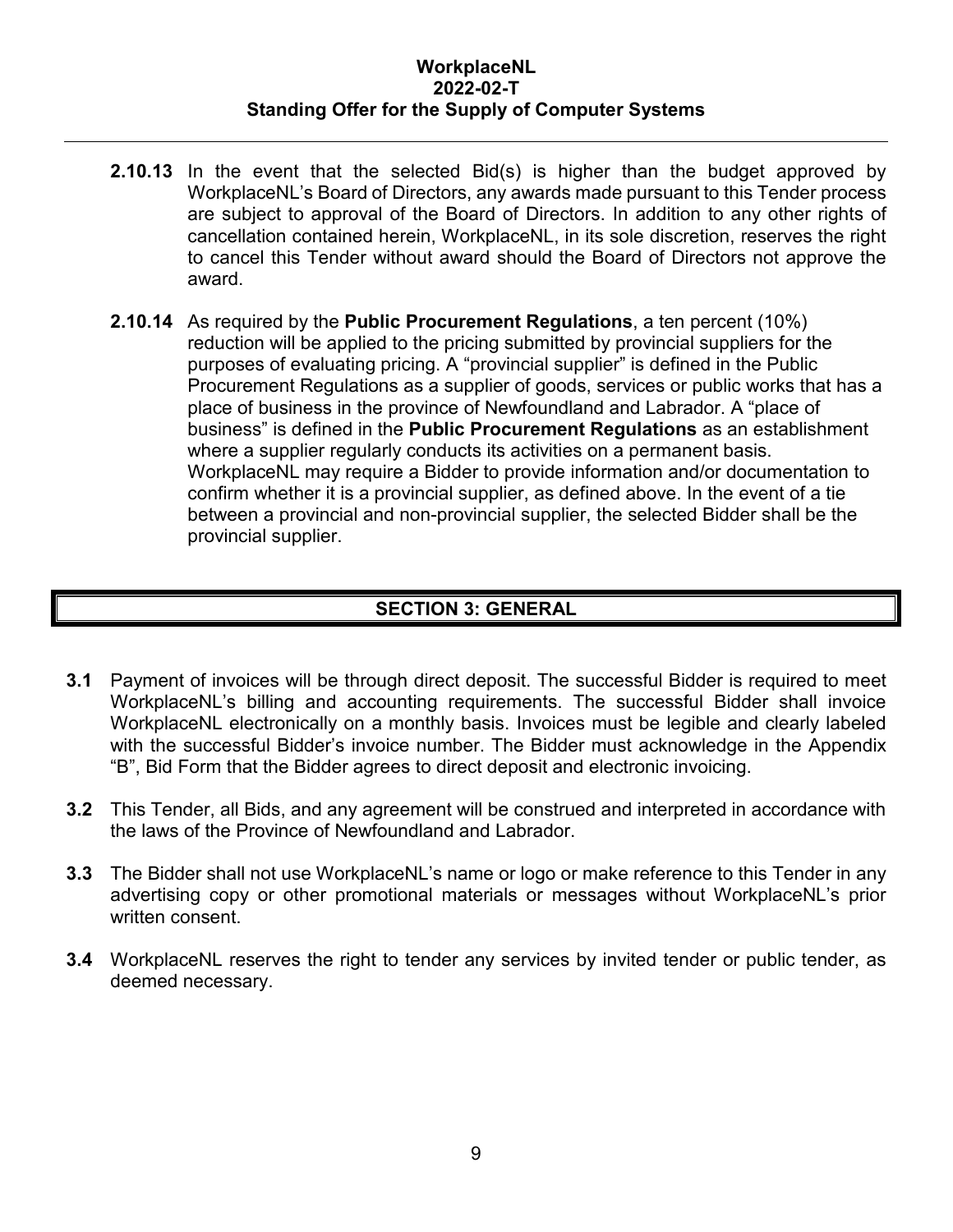#### **APPENDIX "A"**

#### **Check List**

#### **Check Box to be completed and included with submission**

| Tender documents are completely read and understood                           | YES □           | NO <sub>1</sub> |
|-------------------------------------------------------------------------------|-----------------|-----------------|
| All addenda (if applicable) are completely read and understood                | YES ⊡           | NO <sub>1</sub> |
| Bid form signed and completed as required in the submission<br>(Appendix "B") | $YES$ $\square$ | NO □            |
| <b>Checklist completed (Appendix "A")</b>                                     | $YES$ $\square$ | NO <sub>1</sub> |
| <b>Warranty Information on all Goods (2.9.4)</b>                              | YES ⊡           | NO <sub>1</sub> |

**The Successful Bidder must provide the following within fourteen (14) days of award:**

- Certificates of insurance as per Article 14 of WorkplaceNL Standard Terms and Conditions; and
- Initialed WorkplaceNL Standard Terms and Conditions;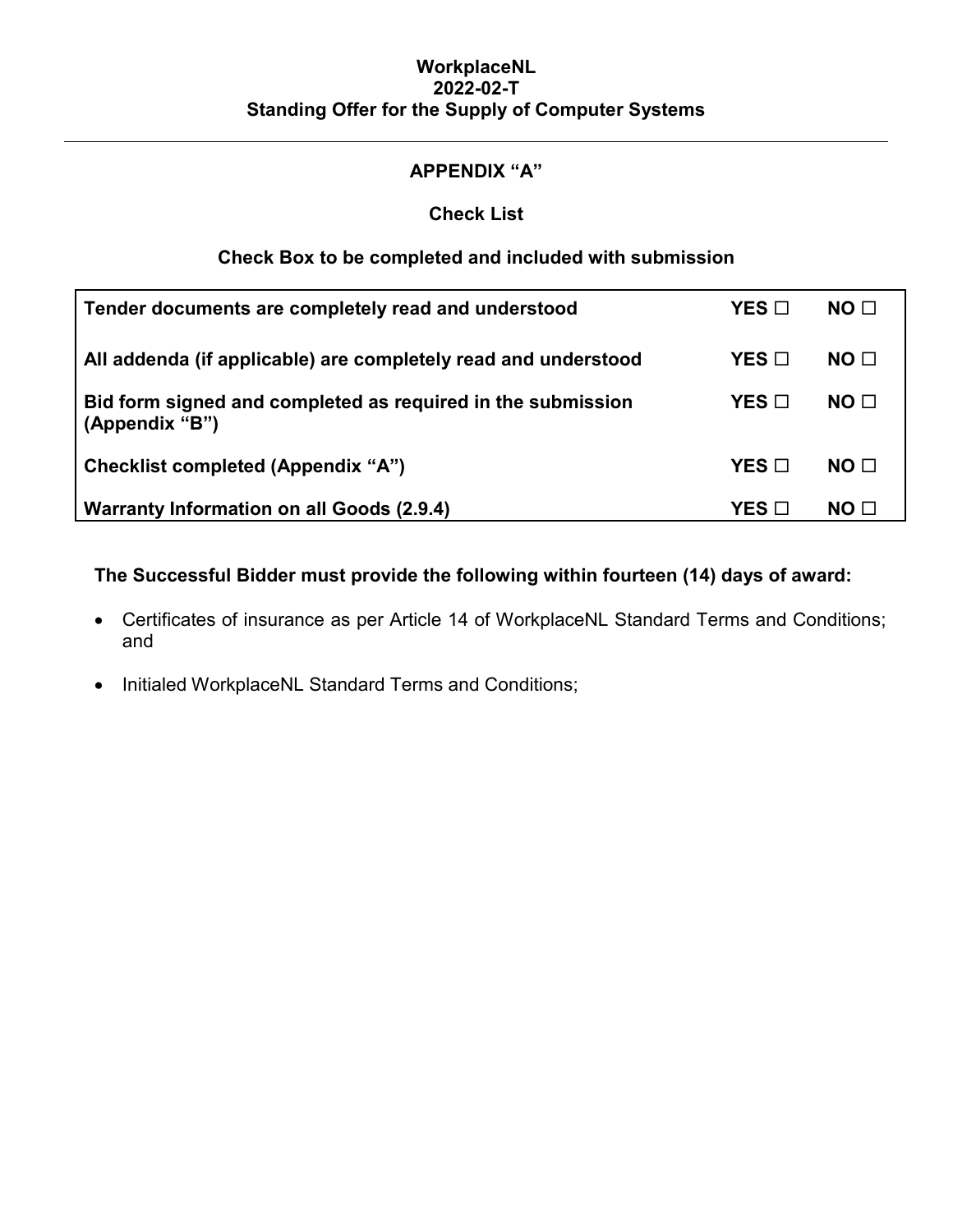|                                   | <b>APPENDIX "B"</b> |                                  |  |
|-----------------------------------|---------------------|----------------------------------|--|
|                                   |                     | <b>Bid Form</b>                  |  |
|                                   |                     |                                  |  |
|                                   |                     |                                  |  |
| Telephone No.: __________________ |                     | Fax No.: _______________________ |  |
|                                   |                     |                                  |  |
|                                   |                     |                                  |  |
| <b>Authorized Signature</b>       |                     | <b>Witness Signature</b>         |  |
| <b>Authorized Name (Printed)</b>  |                     | <b>Witness Name (Printed)</b>    |  |
| <b>HST No.:</b>                   |                     |                                  |  |

| <b>OEM</b><br><b>Part Number</b> | <b>Description</b>                    | <b>Estimated</b><br>Annual<br>Quantity | Cost<br><b>Per Unit</b><br>(excluding HST) |
|----------------------------------|---------------------------------------|----------------------------------------|--------------------------------------------|
| 40AJ0135US                       | Lenovo ThinkPad Ultra Docking Station | 60                                     | \$                                         |
| 20S60029US                       | Lenovo ThinkPad T15 Gen 1             | 60                                     | \$                                         |

| <b>Lenovo Reseller</b>                                                      | <b>Agree</b> |
|-----------------------------------------------------------------------------|--------------|
| <b>Direct Deposit</b>                                                       | Agree        |
| <b>Electronic Invoicing</b>                                                 | Agree        |
| <b>Price Protection Period for 90 days</b>                                  | Agree        |
| I hereby acknowledge that I have read and<br>understand any and all addenda | Agree        |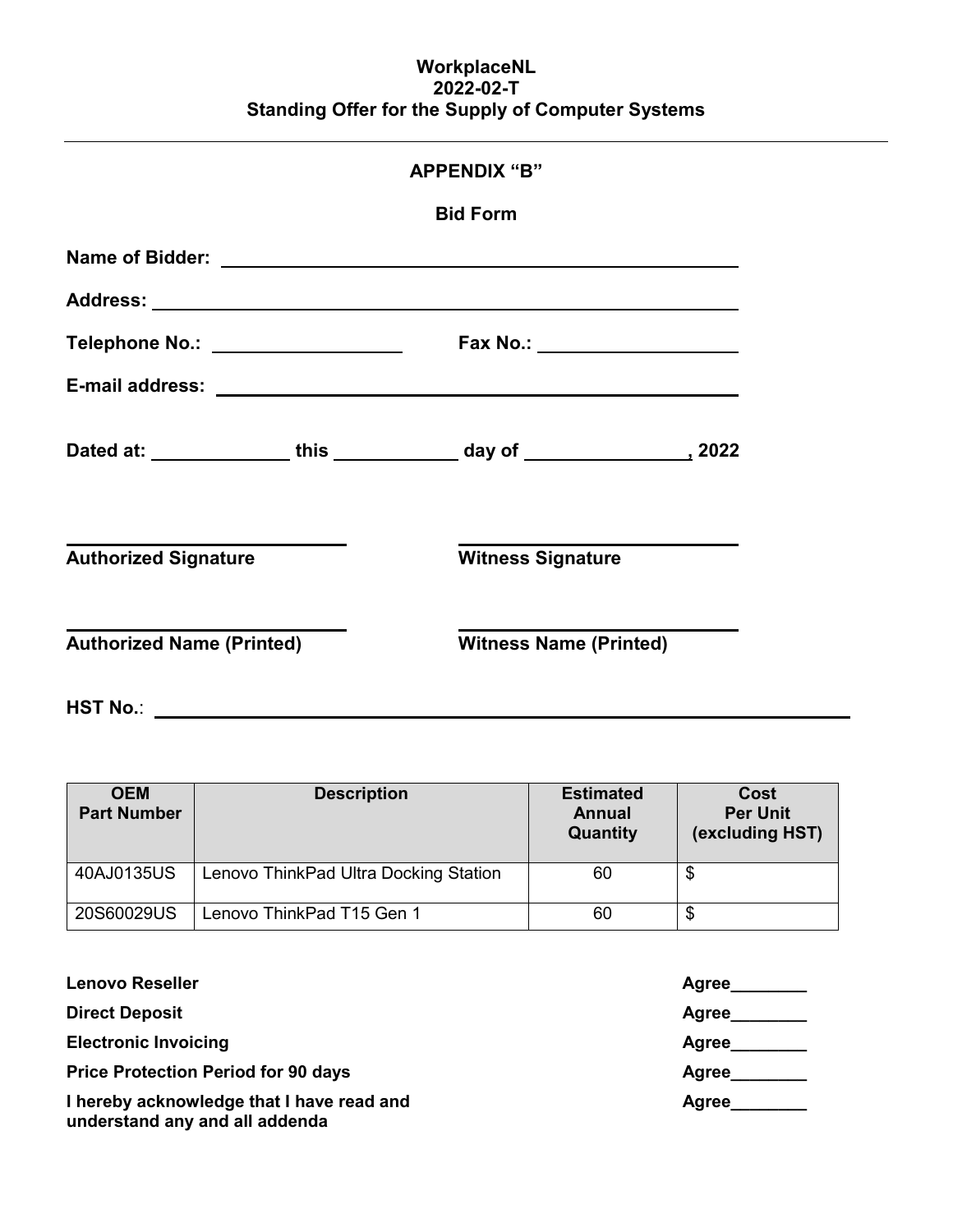#### **APPENDIX "C"**

#### **Electronic Bid Submission Instructions**

- 1. In order to be accepted, Bids must be submitted through WorkplaceNL's posting for this opportunity on [www.merx.com.](http://www.merx.com/)
- 2. Bidders shall create a supplier account and be registered on www.merx.com. This will enable the Bidder to download the bid opportunity, receive addenda/addendum email notifications, download addenda/addendum, and submit their Bid electronically through the MERX website.
- 3. The timing of the Bid is based on when the Bid is received by the bidding system, not when the Bid is submitted by the Bidder, as transmission can be delayed by "Internet Traffic" for any number of reasons. WorkplaceNL recommends that Bidder allow for ample time to provide for uploaded Bids to be received prior to the Tender Closing Date. Bids received after the Tender Closing Date will not be accepted.
- 4. It is the responsibility of the Bidder to ensure that the Bid is received on time. Once registered, MERX will send a confirmation email to the Bidder if the Bid was submitted successfully. If a confirmation has not been received by the Bidder, the Bid was not uploaded correctly and it is the responsibility of the Bidder to either reload the documents or to contact MERX to resolve any issues regarding their Bid.
- 5. Response materials should be prepared and submitted in accordance with the instructions in the bidding system, including any maximum upload file size. Documents should not be embedded within uploaded files, as the embedded files may not be accessible or evaluated.
- 6. To ensure receipt of the latest information and updates regarding this opportunity via email, the onus is on the Bidder to register with MERX, create a supplier account, and sign up for notices for this opportunity.
- 7. Clarifications and questions received for this opportunity electronically can be submitted via the opportunity listing on www.merx.com. Questions can be submitted, and confirmation will be received to the inquiry. Responses will be answered on an individual basis or collectively at the discretion of WorkplaceNL.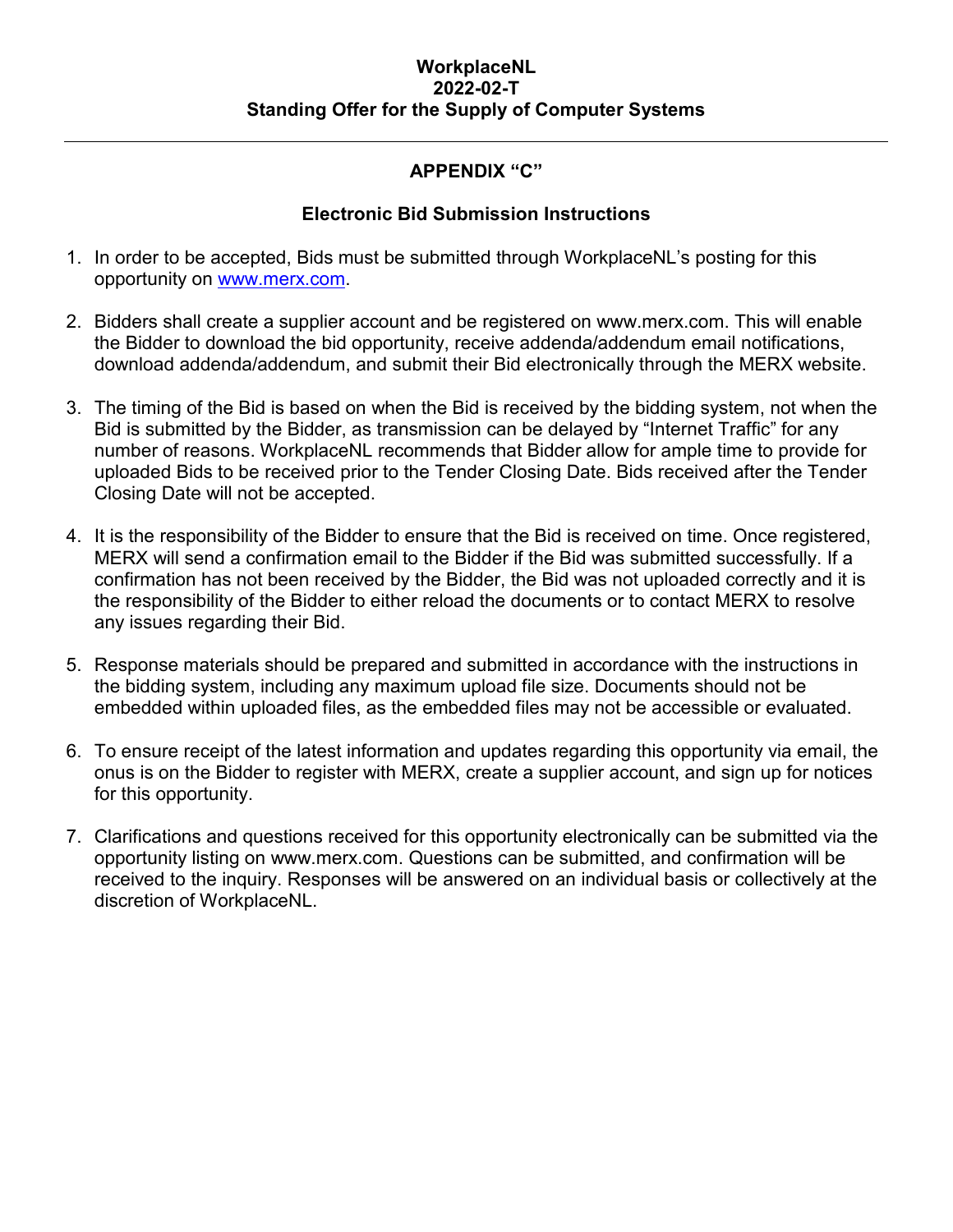Health | Safety | Compensation

#### **STANDARD TERMS AND CONDITIONS**

**1. Agreement** - This Agreement includes the following documents and any conflict between the documents shall be resolved by giving priority to the documents in the order as they appear:

- (a) executed agreement between WorkplaceNL and the Contractor to which this document is appended (if applicable);
- (b) WorkplaceNL Confidentiality Schedule (if applicable);
- (c) WorkplaceNL Standard Terms and Conditions;
- (d) Declaration(s) of Confidentiality/Conflict of Interest;
- (e) procurement documents (including purchase orders) issued by WorkplaceNL; and
- (f) Contractor's bid, proposal or quote.

This Agreement constitutes the whole agreement of the parties relative to the purchase of Services from the Contractor by WorkplaceNL and supersedes all prior negotiations, representations, or agreements, either written or oral.

**Services** – Services means all goods, materials and/or services required under this Agreement.

The Contractor shall provide the Services. WorkplaceNL is responsible for the evaluation of the scope and suitability of the Services provided by the Contractor.

**3. Independent Contractor Status** - The Contractor is an independent contractor as to all Services. Neither the Contractor, its employees, officers, associates nor approved sub-contractors, if any, are to be construed as constituting employees, agents, or representatives of WorkplaceNL. As an independent contractor, the Contractor assumes all legal and contractual obligations arising out of the performance of the Services.

The Contractor shall not enter into any contract or commitment in the name of or on behalf of WorkplaceNL, or bind WorkplaceNL in any respect or make statements or representations of any kind or take any other actions that would be binding on WorkplaceNL except as specifically provided in this Agreement.

The Contractor shall be fully responsible for any and all employee benefits to be provided to the Contractor's employees. Neither the Contractor nor its employees, officers, associates or approved sub-contractors shall be entitled to participate in or receive any benefits whatsoever from WorkplaceNL as a result of performing Services. The Contractor is solely responsible for deducting the appropriate withholdings from the Contractor and its employees' pay cheques and for the remittance of such withholdings to the appropriate regulatory body as required by law.

Prior to commencing provision of Services the Contractor shall provide to WorkplaceNL a list of employees, officers, associates and approved subcontractors assigned to perform the Services including their job titles and qualifications for the provision of Services. The employees, officers, associates and sub-contractors assigned to perform Services shall not change except with prior written consent of WorkplaceNL.

WorkplaceNL may, in its sole discretion, request that any employee, officer, associate or approved sub-contractor of the Contractor be prohibited from the performance of Service and/or from access to any files and/or to WorkplaceNL's premises, and the Contractor shall immediately comply with this request. The Contractor hereby releases and forever discharges and holds harmless WorkplaceNL from any costs, claims, losses, and damages of any kind whatsoever based on negligence, defamation, wrongful discharge/dismissal or otherwise which the Contractor may suffer, sustain, pay or incur as a result of any actions under this paragraph and will indemnify, defend and hold harmless WorkplaceNL against any third party claims based on actions hereunder.

**4. Sub-Contractor** - Without the prior written consent of WorkplaceNL, the Contractor shall not sub-contract any part of the Services, assign or transfer any interest, or delegate any responsibility arising out of this Agreement, to anyone other than the approved employees, officers, associates, or subcontractors of the Contractor in accordance with the provisions of this Agreement. Prior to approval of a sub-contractor, the Contractor must establish to the satisfaction of WorkplaceNL, that the sub-contractor also meets the requirements of this Agreement.

**5. Payment** - Provided the Contractor has complied with all terms, conditions and provisions of this Agreement, WorkplaceNL shall make payments to the Contractor of those fees as set forth in this Agreement, following appropriate invoicing by the Contractor. WorkplaceNL shall not be liable to the Contractor for any other costs or expenses, unless such costs or expenses are approved in advance and in writing by WorkplaceNL, or are specifically set out in this Agreement. The Contractor shall submit expense claims in a format acceptable to WorkplaceNL.

WorkplaceNL shall effect payment of invoices within thirty (30) days of receipt of an acceptable invoice by WorkplaceNL provided that the amounts so billed are correct and properly payable under this Agreement. All invoices shall include the Contractor's registration number for Harmonized Sales Tax (HST) and shall separately identify the amounts of such tax. Payment of invoices may be delayed through failure of the Contractor to identify the registration number and the amount of HST. The Contractor shall maintain records sufficient to verify invoices submitted to WorkplaceNL and WorkplaceNL shall not be responsible for reconciliation and/or review of incorrect bookkeeping by the Contractor.

WorkplaceNL will not pay interest on late or overdue accounts.

Payment for Services shall be made by direct deposit. The Contractor shall supply the necessary banking information to WorkplaceNL within seven (7) working days of awarding the contract.

Purchase orders and notices of payments will be forwarded to the Contractor from WorkplaceNL. The Contractor shall supply facsimile information to WorkplaceNL within seven (7) working days of awarding the contract.

Services which have been performed prior to the issuance of a purchase order shall not be invoiced to WorkplaceNL. Only Services rendered within the date range delineated on the purchase order will be paid by WorkplaceNL.

The Contractor shall only submit an invoice for payment once. If the Contractor has not received payment for an invoice, the Contractor may contact the Accounts Payable Department of WorkplaceNL but it shall not resubmit the invoice unless expressly requested by WorkplaceNL. If the Contractor sends a Statement of Account, it shall be clearly marked "Statement of Account" at the top of the page.

**6. Set-Off** - At its sole option and without notice to the Contractor, WorkplaceNL shall have the right to set-off any amount due to WorkplaceNL by the Contractor under this Agreement or otherwise against any amount due and owing by WorkplaceNL to the Contractor under this Agreement.

**7. Non-exclusive** - This Agreement does not create an exclusive relationship between the Contractor and WorkplaceNL. WorkplaceNL may also, at any time retain other contractors to perform work in relation to the Services or any changes or additions to such Services. The Contractor is free to, and it is anticipated that the Contractor will, engage with other clientele in addition to its engagement herein with WorkplaceNL.

**8. Conflict of Interest** – The Contractor shall not provide Services if the Contractor is in a conflict of interest. The Contractor shall not permit any actual, possible or perceived conflict of interest between the interest of WorkplaceNL and/or its clients and the interest of the Contractor. The Contractor shall immediately disclose any such conflict of interest to WorkplaceNL in writing. WorkplaceNL shall, in its sole discretion, determine if an actual, possible or perceived conflict of interest exists and determine the appropriate course of action to be taken by WorkplaceNL and/or the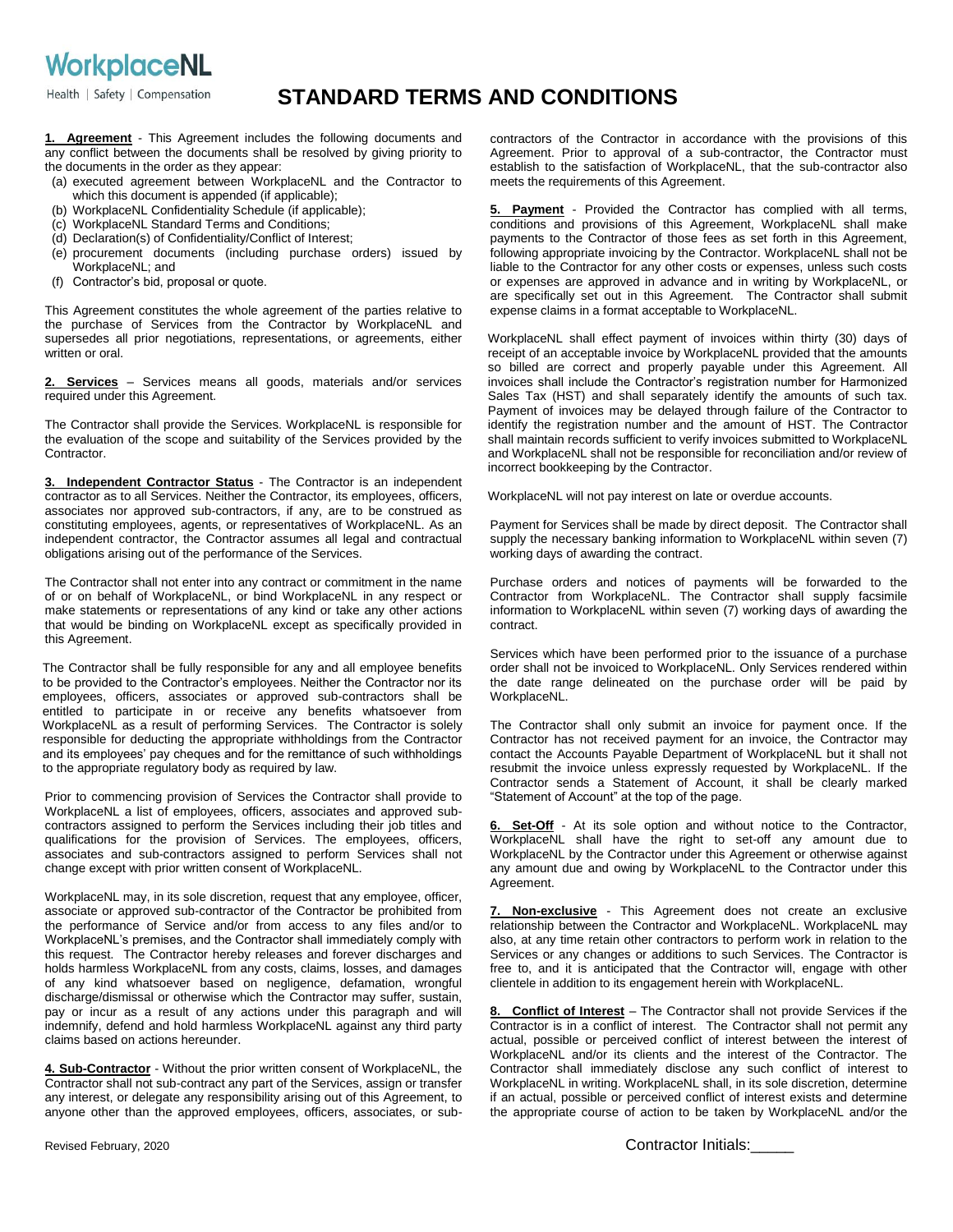Health | Safety | Compensation

#### **STANDARD TERMS AND CONDITIONS**

Contractor. WorkplaceNL's decision in this regard shall be final and conclusive.

The Contractor:

- (a) shall conduct all duties related to this Agreement with impartiality;
- (b) shall not influence, seek to influence, or otherwise take part in a decision of WorkplaceNL and/or WorkplaceNL's client, knowing that the decision might further its private interests;
- (c) shall not offer, solicit, receive or accept any communication, discount, allowance, payment, gift, or other benefit that is connected, directly or indirectly, with the performance of any Services, that causes, or would appear to cause, a conflict of interest; and
- (d) shall have no financial interest in the business of a third party that causes, or would appear to cause, a conflict of interest in connection with the performance of any Services.

**9. Confidentiality** - All data and information of or concerning WorkplaceNL, WorkplaceNL clients, or of third parties to whom WorkplaceNL owes a duty of confidence, obtained by the Contractor, its employees, officers, associates, and/or approved sub-contractors, is:

- (a) to be treated as confidential;
- (b) to be used only to supply or perform Services to WorkplaceNL pursuant to this Agreement;
- (c) not to be reproduced or disclosed to anyone other than WorkplaceNL personnel as required in the performance of this Agreement;
- (d) not to be removed from the offices of WorkplaceNL without prior written consent of WorkplaceNL;
- (e) to be delivered to WorkplaceNL without cost forthwith upon demand, including all copies and records of same; and
- (f) to be protected by making reasonable security arrangements against such risks as unauthorized access, collection, use, disclosure, disposal, and disaster.

Nothing in the Agreement will prohibit or limit either Party's use or disclosure of information (including, but not limited to, ideas, concepts, knowledge, techniques, and methodologies) which is:

- (a) previously known to it without an obligation of confidence;
- (b) independently developed by or for it;
- (c) acquired by it from a third party which is not under an obligation of confidence with respect to such information; or
- (d) required by law. In the case of a disclosure required by law, the Contractor shall notify WorkplaceNL in writing prior to the disclosure to provide an opportunity to restrain the disclosure.

The Contractor will notify WorkplaceNL both verbally and in writing in the event of any unauthorized access to or disclosure of data or information.

The Contractor acknowledges that WorkplaceNL is bound by the terms of the **Workplace Health, Safety and Compensation Act**, RSNL 1990, c. W-11, as amended (the "**Act**"), the **Access to Information and Protection of Privacy Act**, 2015, SNL 2015, c. A-1.2, as amended ("**ATIPPA**"), the **Management of Information Act***,* SNL 2005, c. M-1.01, as amended, the **Privacy Act***,* RSNL 1990, c. P-22, as amended, and the **Personal Health Information Act**, SNL 2008, c. P-7.01, as amended, and agrees to abide strictly by the terms of these and any other applicable laws and professional standards respecting the collection, use and disclosure of data or information that the Contractor, its employees, officers, associates, and/or approved sub-contractors, could become exposed to directly or indirectly during the performance of Services. WorkplaceNL may be compelled to disclose data or information pursuant to **ATIPPA**.

The Contractor shall observe all requirements, standards and protocols of WorkplaceNL, relating to confidentiality, conflict of interest, and collection, storage, transfer, copying, modification, use, disclosure and disposition of information. The Contractor shall comply with the provisions of the attached "Declaration of Confidentiality/Conflict of Interest" and shall provide to WorkplaceNL executed copies of the said Declaration of Confidentiality/Conflict of Interest by the Contractor and all of the Contractor's employees, officers, associates, and/or approved subcontractors who will perform Services under the Agreement prior to the provision of Services.

Without limiting the generality of the foregoing, the Contractor acknowledges that WorkplaceNL shall have the right to obtain injunctive relief for violation of the terms of the clause. All those carrying out this Agreement on the Contractor's behalf are subject to this Agreement and may be liable to suit by WorkplaceNL for breaching this clause.

When deemed appropriate by WorkplaceNL, in its sole discretion, WorkplaceNL may also require the Contractor and its employees, officers, associates, and/or approved sub-contractors to comply with the WorkplaceNL Confidentiality Schedule. The Contractor must initial the WorkplaceNL Confidentiality Schedule which will form part and parcel of this Agreement.

**10. Ownership of Information -** All materials, data, designs, plans, drawings, specifications, research, reports, notes, estimates, summaries, calculations, surveys, papers, completed work, and work in progress and such other information and materials or parts thereof as are compiled, drawn and produced by the Contractor in performing the Services, including without limitation computer printouts and computer models and all copyrights thereto and all patents, trademarks and industrial designs arising therefrom are the sole and exclusive property of WorkplaceNL and the contents thereof are privileged and confidential. Nothing in the Agreement shall give the Contractor a right, however arising, to assert any lien, claim, demand, property right, remedy or security right of any kind over the information provided to the Contractor pursuant to the terms of the Agreement. The Contractor acknowledges that WorkplaceNL's right to this information shall at all times be paramount to any rights of the Contractor, at law or in equity, and that the Contractor's remedies against WorkplaceNL for WorkplaceNL's breaches under the Agreement do not include the right to deprive WorkplaceNL of access to WorkplaceNL's information in the Contractor's possession.

**11. Access to Information** – WorkplaceNL is subject to the **ATIPPA** and consequently the public has a right of access to WorkplaceNL's records. WorkplaceNL shall not be liable for any claims, costs, losses or damages experienced by the Contractor as a result of WorkplaceNL's release of information to another party pursuant to the provisions of **ATIPPA** or due to any other legal requirements.

**12. Warranty and Liability** - The Contractor represents, warrants and covenants that:

- (a) the information contained in its bid, proposal or quote is true and accurate;
- (b) all equipment supplied meets and is operated in accordance with the manufacturer's specifications and applicable regulatory requirements;
- (c) all Services provided are free from any defects in design, materials and workmanship, and that the Services fully comply with specifications and are suitable and fit for its intended purpose;
- (d) the supply of Services will not infringe any patent, trademark or copyright;
- (e) the Contractor provides good and clear title to the Services to WorkplaceNL;
- (f) the Contractor, its employees, officers, associates and approved subcontractors have the necessary skills, expertise, materials and experience, are qualified in the safe work procedures and operations of equipment, and shall provide and perform the Services in accordance with the provisions of this Agreement;
- (g) the Contractor shall provide and perform the Services in accordance with all applicable law and professional standards, and in a skilful, safe, efficient and professional manner satisfactory to WorkplaceNL;
- (h) the Contractor, its employees, officers, associates and approved subcontractors shall comply with all safety and security rules and workplace policies and procedures in effect from time to time while using or accessing WorkplaceNL's premises, assets, and/or resources;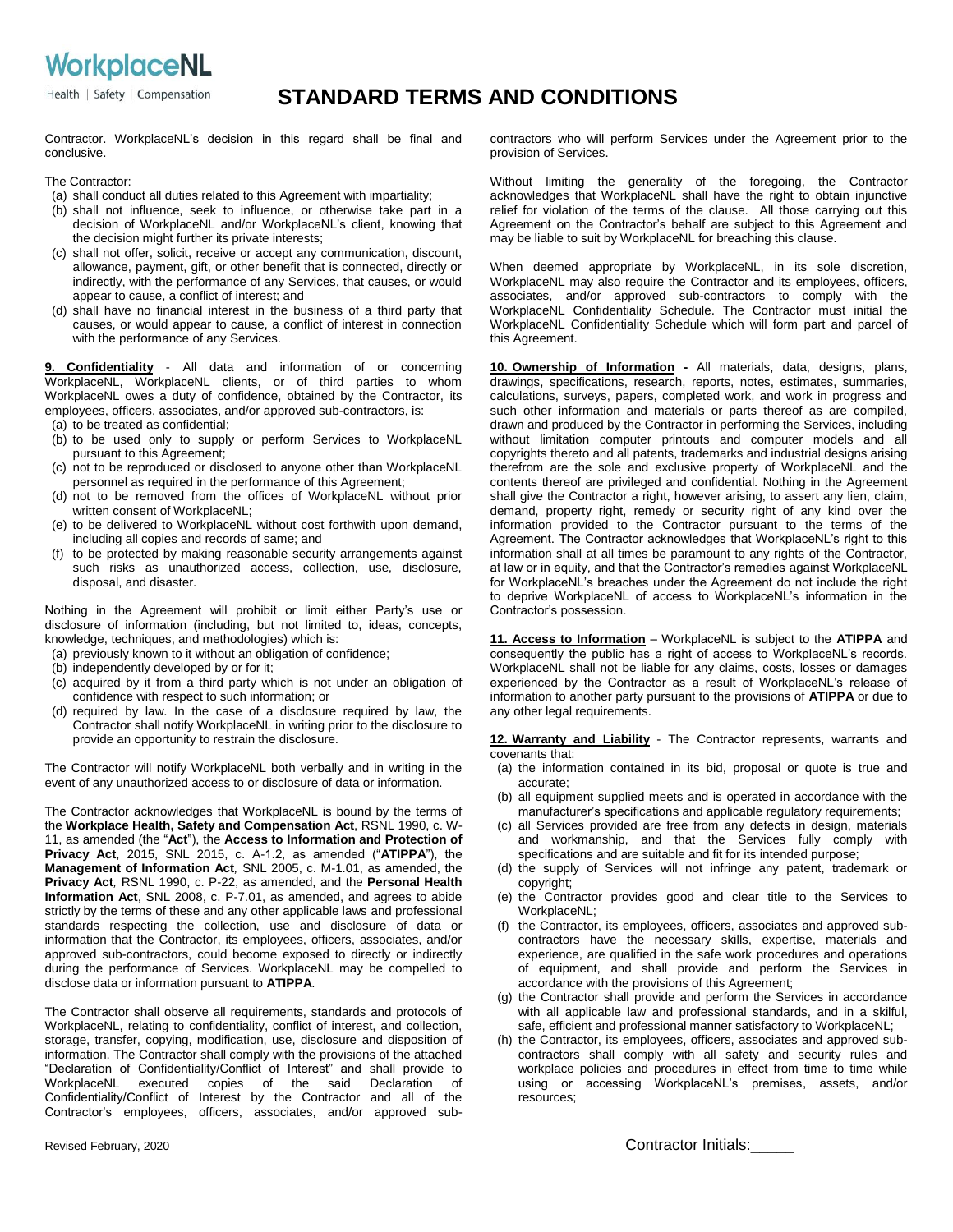Health | Safety | Compensation

#### **STANDARD TERMS AND CONDITIONS**

- (i) the Contractor, its employees, officers, associates, and/or approved sub-contractors will not commence work while under the influence of alcohol, marijuana or illegal drugs;
- (j) the Contractor, its employees, officers, associates, and/or approved sub-contractors shall comply with the **Occupational Health and Safety Act**, RSNL 1990, c. O-3, and the Regulations thereto, as amended; and
- (k) if the Contractor is carrying on an undertaking in the Province of Newfoundland and Labrador, the Contractor will during the term of this Agreement continue to be registered and authorized to carry on business in compliance with the laws of the Province of Newfoundland and Labrador.

The Contractor shall supply all labour, materials, and supervision to complete the Services in accordance with the Agreement. The Contractor shall obtain all permits and licences, pay such fees, and give all notices necessary for the lawful performance of the Services. Except as otherwise specifically stated in this Agreement, all facilities and equipment required for the provision of the Services shall be provided by the Contractor and shall remain the property and responsibility of the Contractor.

The Contractor is fully and solely responsible for the actions of the Contractor and its employees, officers, associates, and/or approved subcontractors in performance of the Services and to ensure compliance with this Agreement. WorkplaceNL's approval of employees, officers, associates, or sub-contractors does not relieve the Contractor of the Contractor's responsibilities under this Agreement.

**13. Indemnity** - The Contractor shall indemnify and hold harmless WorkplaceNL from and against all claims, actions, losses, expenses, costs and direct damages of every nature and kind whatsoever which WorkplaceNL or its employees, officers, associates, or agents may suffer where the same are based upon or arise out of anything done or omitted to be done by the Contractor or its employees, officers, associates, and/or approved sub-contractors.

**14. Insurance -** The Contractor shall, at its own expense and without limiting its liability herein, insure its operations under a contract of General Liability Insurance, with an insurer licensed in Newfoundland and Labrador, in an amount not less than Two Million Dollars (\$2,000,000) per occurrence, with an annual general aggregate, if any, of not less than Four Million Dollars (\$4,000,000) for each of its locations, insuring against any and all bodily injury, personal injury and property damage including loss of use thereof. Such insurance shall include blanket contractual liability and shall be in effect for the duration of the Agreement and any extensions or renewals. The deductibles applicable to the insurance required shall not exceed Five Thousand Dollars (\$5,000) per occurrence.

Certificates of insurance shall be provided to WorkplaceNL prior to the provision of Services under this Agreement and within thirty (30) days of any insurance renewal. All insurance called for under this Agreement shall be endorsed to provide WorkplaceNL with thirty (30) days advance written notice of cancellation, failure to renew or material change (material defined as any change restricting or reducing required coverage). WorkplaceNL may, at any time, request certified true copies of the policies and they shall be provided within fourteen (14) working days of the request. All insurance called for under this Agreement shall be primary insurance and shall not require the pro rata sharing of any loss by WorkplaceNL or any insurer of WorkplaceNL.

**15. Good Standing and Safety –** If the Contractor is engaged in, about or in connection with an industry in the province of Newfoundland and Labrador under the **Act**, prior to commencing provision of Services and during the term of this Agreement, the Contractor and any approved subcontractors must be registered as an employer or have independent operator coverage under the **Act**, must be in good standing with WorkplaceNL, and shall comply with the **Act** and the Regulations thereto, as amended. The Contractor authorizes WorkplaceNL to obtain confirmation of the same.

Time is of the essence in the performance of the Agreement.

WorkplaceNL may notify the Contractor of any deficiencies, and in the event that the Contractor has failed to rectify the deficiencies within the time allocated by WorkplaceNL, WorkplaceNL may, at its discretion, obtain the Services, complete the work or rectify the deficiencies to its satisfaction and shall be entitled to deduct and set-off the costs of such work or rectification from any moneys due to the Contractor.

WorkplaceNL shall not be obligated to make any payments for Services rendered by the Contractor to remedy errors or omissions for which, in the reasonable opinion of WorkplaceNL, the Contractor is responsible.

**17. Inspection** – All Services are subject to final inspection and acceptance by WorkplaceNL. Services failing to conform to the specifications of this Agreement will be held at the Contractor's risk and may be returned to the Contactor. If so returned, all related costs are the responsibility of the Contractor. Services failing to conform to specifications of the Agreement may result in WorkplaceNL making adjustments to invoices.

**18. Non-waiver** – Mere acceptance of shipment of the Services specified and any inspection thereto by WorkplaceNL, shall not alter, limit or affect the obligations of the Contractor or the rights of WorkplaceNL herein or at law.

**19. Title and Risk** - Title to Services shall not pass to WorkplaceNL until delivered to a WorkplaceNL location and until such time shall be at the sole risk of the Contractor.

**20. Canadian Standards Association (CSA) Approval** – The Contractor shall ensure that all electrical, materials, hardware and assemblies supplied under the Agreement are fully CSA approved.

**21. Workplace Hazardous Materials Information System (WHIMIS)** – When dealing with materials designated as hazardous, the Contractor shall ensure all goods and materials are provided with appropriate labels and material safety data sheets where required by WHIMIS legislation.

**22. Changes** – WorkplaceNL, without invalidating the Agreement, may alter, add to or delete from the work, the Agreement sum being adjusted accordingly provided the Contractor has agreed to the same in writing. All such changes shall be governed by the conditions of the original Agreement. Any changes and unforeseen extras must be documented by change orders and approved by WorkplaceNL prior to proceeding. Supplementary invoices not supported by change orders will not be honored. The Contractor must notify WorkplaceNL of changes in the Contractor's policy or organization that affects its ability to meet its obligations outlined in the Agreement.

**23. Termination -** This Agreement may be terminated at any time by the mutual consent of the Parties.

WorkplaceNL may terminate this Agreement at any time, without cause, by giving thirty (30) calendar days written notice to the Contractor. WorkplaceNL shall not be subject to a claim for damages by the Contractor for any such termination.

WorkplaceNL may, in addition to and not in lieu of any other right or remedy available, at law or in equity, on the terms outlined in this paragraph terminate this Agreement at any time without notice, for cause and without compensation to the Contractor should:

- (a) the Contractor, its employees, officers, associates, and/or approved sub-contractors be in breach of any provision of this Agreement;
- (b) WorkplaceNL determine, in its sole discretion, that the Services are being provided in a manner inconsistent with this Agreement;
- (c) the Contractor fail to make adequate progress in the performance of the Agreement, or alternatively, an indication by the Contractor that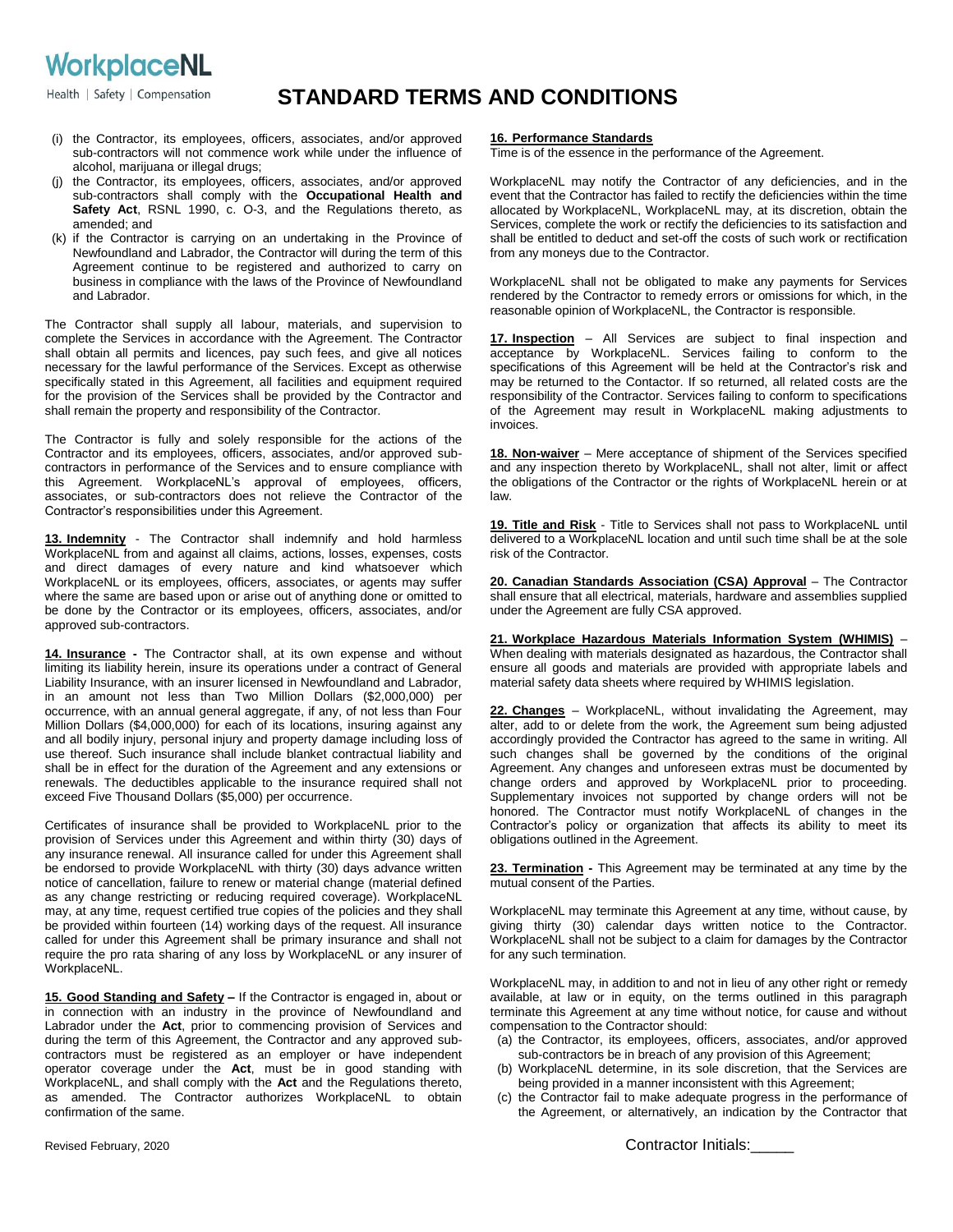Health | Safety | Compensation

#### **STANDARD TERMS AND CONDITIONS**

they cannot or will not meet any or all of the requirements of the Agreement;

- (d) WorkplaceNL determine, in its sole discretion, that the invoicing practices of the Contractor are unsatisfactory or improper; or
- (e) the Contractor becomes insolvent or bankrupt or makes an assignment for the benefit of creditors or receivers appointed of its business, or a voluntarily or involuntary petition in bankruptcy is filed, or proceedings for the reorganization or winding up of the Contractor is instituted.

WorkplaceNL may terminate the Agreement immediately or may provide the Contractor with written notice of the above noted default and provide the Contractor an opportunity to rectify the said default within 72 hours. If the default is not rectified to the satisfaction of WorkplaceNL within 72 hours, then WorkplaceNL can proceed to terminate this Agreement, for cause, without further notice.

Where this Agreement is terminated, either by mutual consent or otherwise, the Contractor shall, without any further fee or cost whatsoever to WorkplaceNL:

- (a) upon the effective date of termination of this Agreement cause all Services being provided under this Agreement to be discontinued, unless WorkplaceNL has provided its express, written consent to the continuation of Services; and
- (b) within thirty (30) working days of the effective date of termination, provide all work product and all final invoices for Services completed to the date of termination pursuant to this Agreement. The obligations of WorkplaceNL to make payment to the Contractor shall continue for Services performed up to and including the date of termination but do not continue beyond that time period. If the Agreement stipulates a lump sum payment, any such payment for Services performed shall be valued proportionately to the value of the contract.

The Contractor shall not be entitled to any other payment in respect of such termination including, without prejudice to the generality of the foregoing, any payment for any consequential loss or damage or loss of profits arising from termination of this Agreement or in any other way related thereto.

**24. Force Majeure** – Neither the Contractor nor WorkplaceNL shall be deemed to be in default of its obligations under this Agreement, if, and for as long as, any delay or non-performance is directly or indirectly caused by or results from events of Force Majeure beyond the control of that party. These events shall include, but not be limited to, strikes, civil disturbances, wars, fires, acts of God, and acts of any government or branch or agency thereof.

Force Majeure shall not include the following:

- (a) late delivery of equipment or materials caused by congestion at a manufacturer's plant or elsewhere, an oversold condition of the market, inefficiencies, or similar occurrences; and
- (b) late performance by a sub-contractor(s) unless the delay arises out of a Force Majeure occurrence in accordance with this clause.

**25. Records and Audit -** The Contractor shall maintain appropriate records and files in relation to the Services provided under this Agreement for seven (7) years, at which time the Contractor will destroy any and all copies and versions of the said records and files. The Contractor will retain copies of the records and files only to the extent required by law and applicable professional standards. The Contractor shall provide a copy of the said records and files within seven (7) working days of receipt of a written request from WorkplaceNL.

In addition to any other rights of inspection or audit that WorkplaceNL may have under this Agreement or under statute, WorkplaceNL or a person authorized by WorkplaceNL, may, at any reasonable time and upon reasonable notice to the Contractor, inspect, audit and evaluate the Contractor's compliance with the terms of this Agreement, including but not limited to compliance with Service and invoice obligations, privacy, security and information management, under this Agreement through any means including but not limited to the following means:

- (a) on-site visit and examination of records and files, and inspection of electronic devices upon WorkplaceNL's request;
- (b) observation of the performance of the Services in progress;
- (c) full access to records and files and the ability to make copies of the record; and
- (d) oral or written communication pertaining to Services with any clients, employees, associates, directors, officers, agents and approved subcontractors of the Contractor.

Notwithstanding any other provision of this Agreement, WorkplaceNL shall not be responsible for the Contractor's costs or fees associated with compliance with this section.

**26. General** - The paragraph headings shall not be considered in interpreting the text.

**27. Invalid or Unenforceable Provision -** If any term or provision of this Agreement is found to be illegal, invalid, or unenforceable, notwithstanding this Agreement may, at WorkplaceNL's option, remain in full force and effect and such term or provision shall be deemed removed from this Agreement and the remaining provisions form a valid agreement.

**28. Waiver -** Any waiver of, or consent to depart from, the requirements of any provision of this Agreement shall be effective only if it is in writing and signed by the party giving it, and only in the specific instance and for the specific purpose for which it has been given. Failure on the part of any party to exercise, and/or delay in exercising, any right under this Agreement shall not operate as a waiver of such right. No single or partial exercise of any such right shall preclude any other or further exercise of such right or the exercise of any other right.

**29. Governing Law -** This Agreement shall be governed by and interpreted in accordance with the laws of the Province of Newfoundland and Labrador, and the forum for all disputes shall be the Courts of the Province of Newfoundland and Labrador.

**30. Survival of Obligations** – All the obligations of the Contractor under this Agreement, including but not limited to independent contractor status, confidentiality, warranty and liability, records and audit, termination, indemnification and insurance provisions, shall survive the termination or completion of this Agreement.

**31. Promotion -** The Contractor shall not associate WorkplaceNL in any advertising or other promotional materials or messages associated with it without WorkplaceNL's prior written consent. The Contractor, its employees, officers, associates and/or approved sub-contractors shall not approach WorkplaceNL personnel, to in any way promote the business of the Contractor.

**32. Enurement** – Subject to the express limitations set out in the Agreement, this Agreement shall enure to the benefit of and be binding upon the respective heirs, executors, administrators, successors and permitted assigns of the Parties.

**33. Agreement Amendment** - The Agreement may only be modified by a written agreement signed by persons duly authorized by the Contractor and WorkplaceNL.